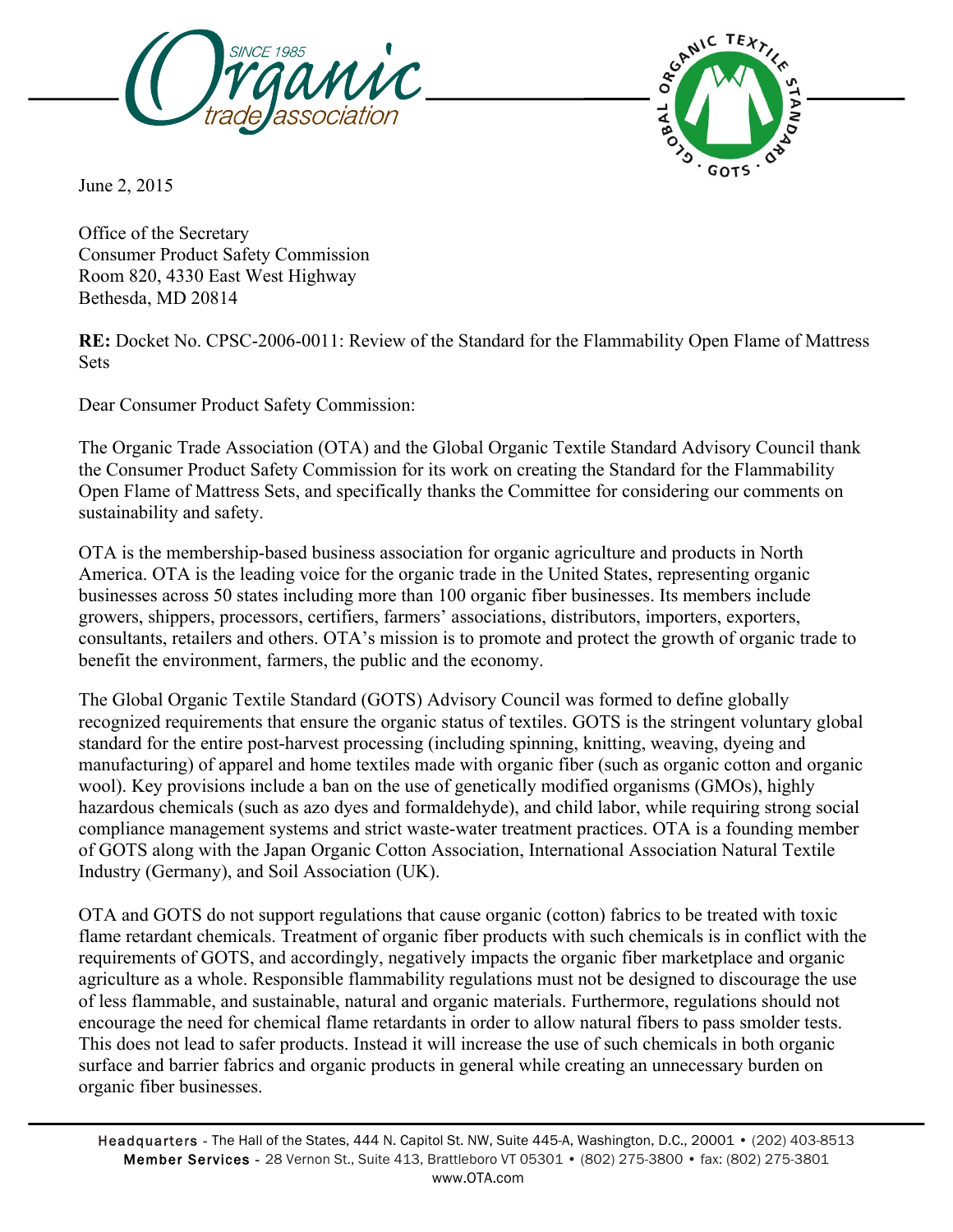We acknowledge that cotton products, including organic cotton products—which are the primary type of organic products—are not smolder-resistant, and the most effective but also most toxic finishing auxiliaries available to increase the smolder-resistance fail the corresponding GOTS requirements related to (human) hazards and toxicity. Accordingly, a product made with organic cotton fabric over organic cotton fill – even if treated with acceptable flame retardants—will likely fail smoldering standards. However, natural fibers release less heat than their petroleum-based counterparts, and the reduction of heat released allows them to be used safely *without the addition* of flame-retardants. Natural fibers by their nature smolder and char, but this smolder is not likely to lead to a flame. Organic cotton fiber, for example, does not burn well, but will blacken and char when exposed to a flame source. The heat release from this charring remains low.

The underlying issue is *flammability*, not smoldering characteristics. It is the *polyurethane* foam-filled products—not the organic cotton-filled products—that represent the more flammable environment. Compared to highly flammable petroleum-based materials, natural fibers such as organic cotton offer a lower fuel load, meaning lower heat release in the case of a fire. Exposed to heat sources, natural fibers take much longer to erupt into open flame and have much lower heat release than petroleum-based materials. In fact, natural materials largely meet open flame testing without the need for flame retardant chemicals. **Natural materials such as organic cotton that can pass an open flame standard like 16 CFR 1633 and can do so without the need for flame retardant chemicals should be allowed to do so without any further requirements.**

In conclusion, OTA supports the growth of the organic textiles marketplace, and opposes initiatives to restrict that growth when substantial benefits of taking restrictive actions are not proven. Organic fiber products offer the best hope of finding products free of toxic flame-retardant chemicals. Consumers increasingly are looking to eliminate such chemicals from their household furnishings. Smoldering requirements reduce the availability of products that are free of toxic flame-retardant chemicals while not increasing overall safety to consumers. In addition, such requirements negatively impact the organic fiber marketplace at a time when certification to GOTS by companies around the world is soaring—growing 18% from 3,085 facilities in 2013 to 3,663 facilities in 2014. This growth is driven by consumers who are demanding ecologically and socially responsibly processed textiles and companies that are searching for tools to make their supply chains more sustainable.

Again, on behalf of our organic textile members across the supply chain and the country, thank you for the opportunity to comment on this important topic.

Respectfully submitted,

--

Gwendolyn Wyard Senior Director of Regulatory and Technical Affairs Organic Trade Association (OTA)

Marcus Bruegel Technical Director Global Organic Textile Standard (GOTS)

CC: Laura Batcha Executive Director / CEO Organic Trade Association (OTA)